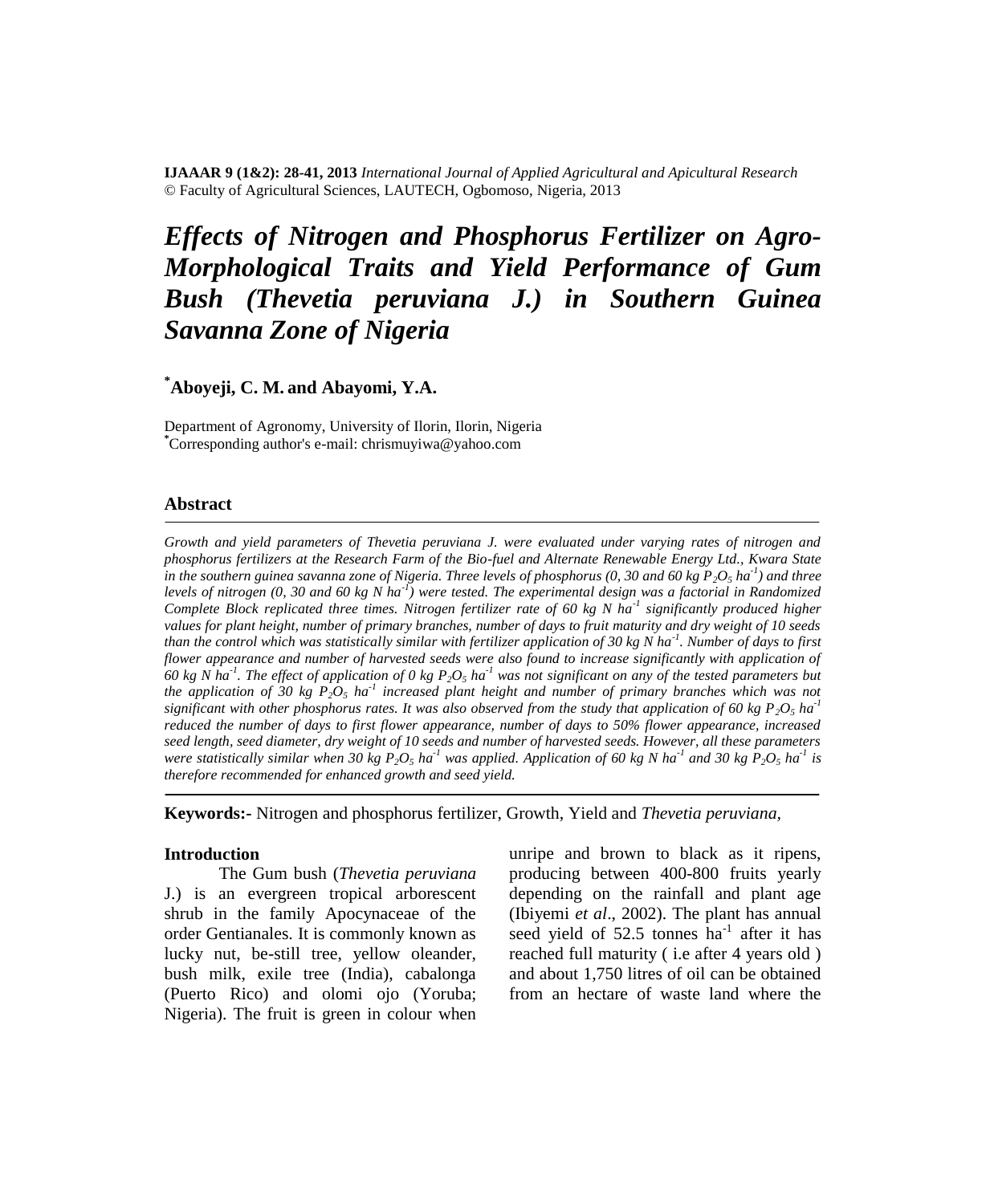plant is growing (Balusamy and Manrappan, 2007).

In spite of the high oil content (67%) of its kernel (Azam *et al*., 2005) and high protein content (37%) in de-oiled cake (Ibiyemi *et al*., 2002), it has remained only an ornamental, fencing or wasteland plant. It is found in all climatic and vegetational belts of Nigeria and grows to an average height of about 4.5 to 6.0 m with deep green linear sword-shaped leaves and funnel shaped (yellow, white or pinkish coloured) flowers. Apart from the high quality and sizable biodiesel obtainable form the seeds, *Thevetia peruviana* seeds have a wider range of uses than some plants such as physic nut (*Jatropha curcas*) and castor-oil plant (*Ricinus communis*), which include the following: (i) the succulent outer covering of the fruits which is rich in sugar may be harvested when matured and the sugar extracted to provide supplement feed/meal, or crushed when fresh to obtain a juice for fermentation to ethanol; (ii) the hard coat of the seed is powdered to make particle board (Ibiyemi *et al*., 2002); (iii) the seed cake when detoxified is a good protein supplement in livestock feed/meals (Oluwaniyi *et al.*, 2007); (iv) the toxin isolate (thevetin) from the seed can also be used for cardiac stimulant preparation and breast cancer drugs (Bose *et al*., 1999); (v) the seeds when pressed to obtain a semidrying bio-oil (50-67%) is good for the production of bio-diesel and its oleic acid (55%) is close to the value computed for an ideal bio-diesel (70%).

In recent years, the world"s demand for energy to power combustion engines for the numerous human activities has increased exponentially with population growth, while fossil fuel supply has been continually inadequate to meet the demand.

The most common alternative being developed and used at present are biodiesels, which are fatty acid methyl esters (FAMEs) of seed oils and fats. Although a myriad of edible and non-edible oils could be used as bio-diesel feedstocks, an appropriate alternative could be to utilize the abundantly available native non-edible oil from feedstocks such as *Thevetia peruviana* J. The importance of utilizing such an alternative is borne out of the fact that the exhaust gas produced when bio-fuel burns does not pollute the air as fossil fuel does and the products are readily biodegraded when they, or their products or wastes, are disposed of or spilled. Ibiyemi *et al.* (1995) reported that *Thevetia peruviana*  J. has superior oils in terms of quality and quantity than Jatropha *curcas*.

Several countries including China, Columbia, India, the Philippines and Thailand, have made major commitments to bio-fuel research in recent years. For example, the Swedish government has projected the end of the country"s dependence on fossil fuel as 2020, with biofuels slated to play the major role (Anonymous, 2007). The objectives of the study were to determine the effects of different levels of nitrogen and phosphorus fertilizers on the performance of the plant.

## **Materials and Methods**

The research was carried out during the 2010 and 2011 rainy seasons at the Research Farm of the Bio-fuel and Alternate Renewable Energy Ltd, Edidi, Kwara State in the southern guinea savanna of Nigeria.

Pre-cropping soil samples were randomly taken from six spots using the soil auger at 0-30cm soil depth from the experimental field. The samples collected were bulked to obtain a composite sample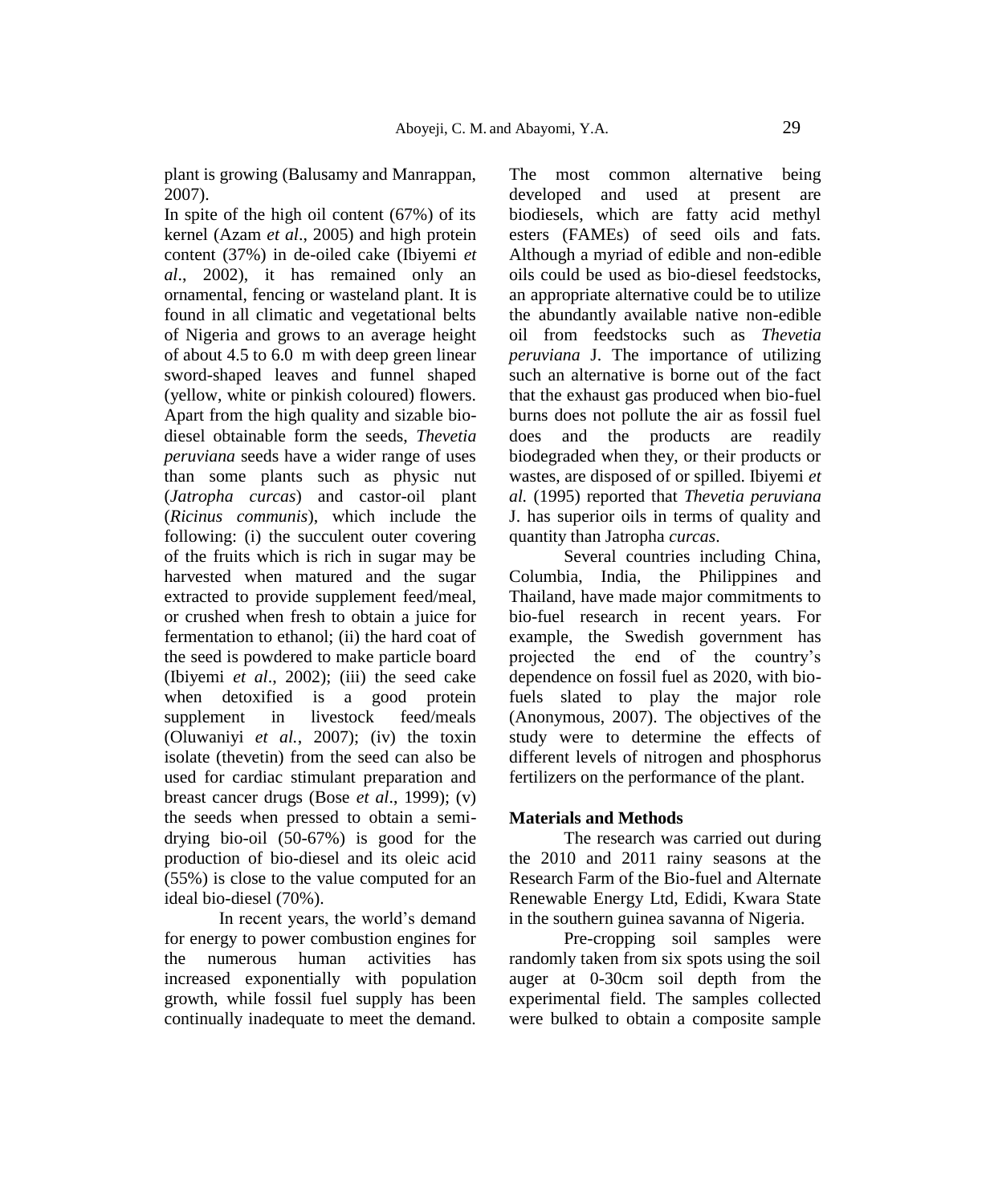for routine soil analysis to determine some physico-chemical properties of the soil; including the particle size using the hydrometer method (Bouyoucos, 1951), soil reaction determined by the glass electrode pH meter in a 1:1 soil to water ratio, exchangeable cations were analyzed by the flame photometry method for sodium and potassium, while calcium and magnesium were determined by the benzoate titration method. Effective cations exchange capacity was determined by the summation of the exchangeable bases, and organic carbon was determined by the wet oxidation method (Nelson and Sommers, 1982) while the organi**c** matter content was obtained by multiplying organic carbon value by 1.724. The available phosphorus was determined using  $Bray-P_1$  method (Bray and Kanz, 1945) and total nitrogen was determined by the Macro-Kjeldahl meth**o**d (Black, 1965).

Three levels of phosphorus (0, 30 and 60 kg  $P_2O_5$  ha<sup>-1</sup>) and three levels of nitrogen  $(0, 30$  and  $60$  kg N ha<sup>-1</sup>) were tested. The experimental design was a factorial in Randomized Complete Block and each treatment factorial combination was replicated three times. The size of each plot in the experiment was 10.0 x 4.0 m. The seeds used for this experiment were collected from the wild. In each season, using different sites, land was ploughed once and harrowed twice to give a well pulverized soil. Thereafter, the field was marked out to the appropriate number of treatment plots. The seeds were pregerminated in a covered and protected nursery in plastic bags for 6 weeks before they were transplanted to the field at a spacing of 2m by 2 m on the flat.

Nitrogen fertilizer in form of Urea (46% N) was applied at the rate of 0, 30 and 60 kg N ha<sup>-1</sup> in two split doses. The first dose of 0, 15 and 30 kg N ha<sup>-1</sup> was applied at 2 weeks after transplanting (WAT) while the second dose of 0, 15 and 30 kg N  $\text{ha}^{-1}$ was applied at 6 WAT. Phosphorus fertilizer in the form of single superphosphate (18%  $P_2O_5$ ) was applied at the rate of 0, 30 and 60 kg  $P_2O_5$  ha<sup>-1</sup> once at transplanting by deep side placement using the ring method at about 8-10 cm away from the base of the plant. Glyphosate, a systemic and non-selective herbicide, was used at the rate of 2.5kg a.i ha<sup>-1</sup> at interval of ten weeks using Knapsack sprayer to control both annual and perennial weeds. The herbicide was carefully applied using the nozzle shield such that it did not have contact with any part of the tree, including the trunk.

# **Methods of Data Collection**

*a) Plant height (cm)* 

The heights of five tagged plants per plot were measured at 24 and 32 weeks after transplanting, using meter rule from ground level to the tip of the highest growing point, and the mean recorded.

*b) Number of primary branches* 

This was determined at intervals of 24 and 32 WAT by counting the numbers of branches that were 5cm long and above in length that emerged directly from the main stem from each of the five tagged plants per plot and the mean recorded.

*c) Number of days to first flower appearance*

This was determined by calculating the number of days from planting the seeds to when the first flower appeared in each plot.

*d) Number of days to 50% flower appearance*

This was done by calculating the number of days from planting the seeds to when 50% of the plant in each plot flowered.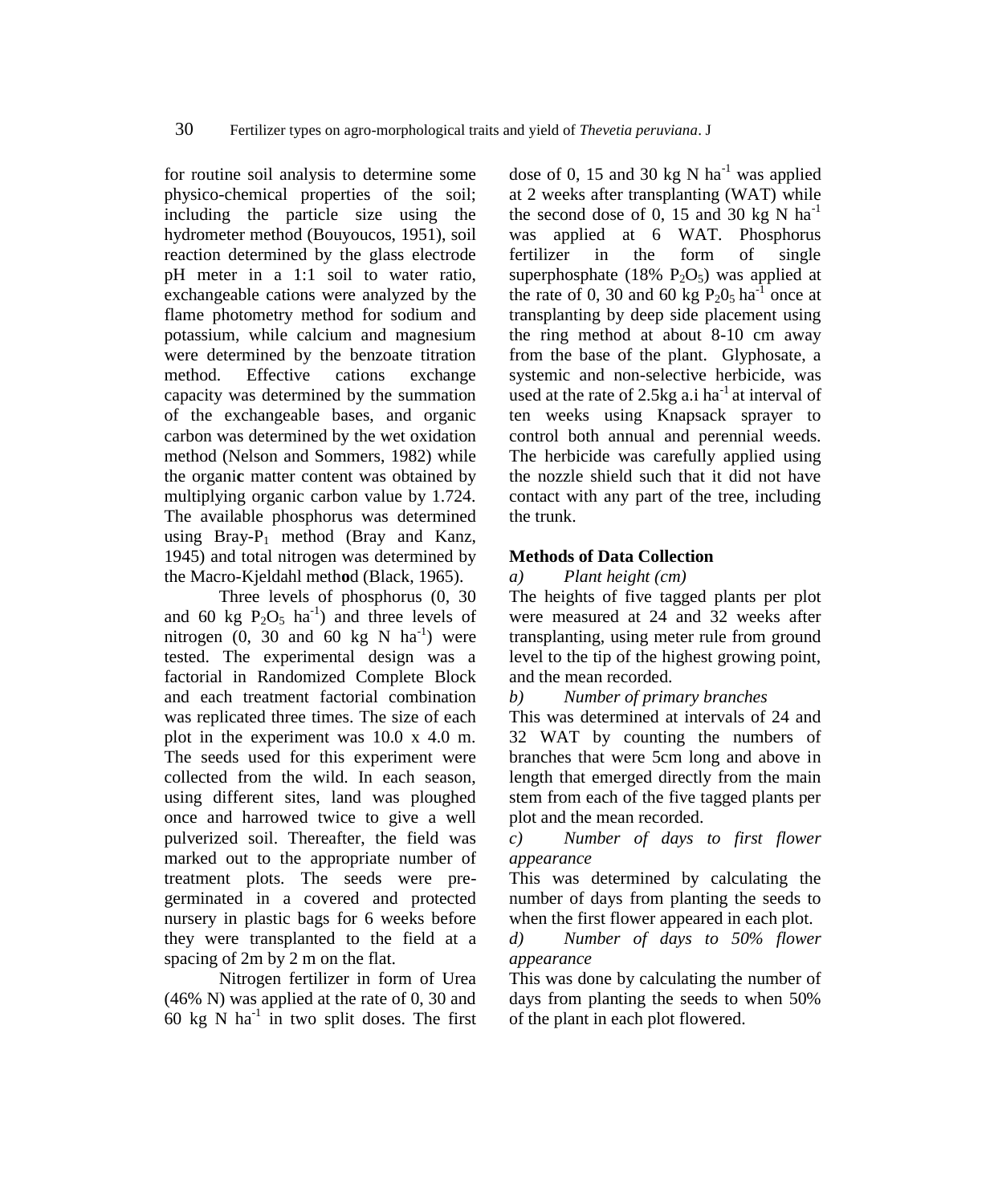e) *Number of days per plot to first fruit maturity*

This was done by counting the number of days per plot of each treatment from planting to when the first fruits matured, and the mean value determined and recorded.

*f) Number of mature seeds harvested per plot after one year* 

Harvested mature seeds were counted per plot and the mean value recorded as number of seeds per hectare.

*g) Seed diameter (cm)*

The diameter of each of the randomly selected ten seeds per plot was measured using Vernier Caliper and the mean diameter recorded.

*h) Seed length (cm)*

The lengths of the randomly selected ten seeds from each plot were measured using Vernier Caliper, and mean recorded.

*i) Dry weight of 10 seeds per plot (kg)*  After harvest and drying of the seeds, 10 seeds were randomly picked from each plot per treatment and weighed.

## *Statistical Analysis*

The data collected were subjected to analysis of variance (ANOVA) [\(Gomez and](http://scialert.net/fulltext/?doi=ajps.2011.52.59&org=11#1819_b)  [Gomez, 1984\)](http://scialert.net/fulltext/?doi=ajps.2011.52.59&org=11#1819_b) using Statistical Analysis Software (SAS Institute Inc., 2000). Significant treatment means were compared using the Least Significant Difference (LSD) at 0.05 level of probability ( $p \leq$ 0.05).

## **Results**

*Soil analysis*:- The results of some physical and chemical characteristics of the soil samples collected from the sites of the field experiments show that the soils were inherently low in native fertility (Table 1).

**Table 1:** Physico-Chemical properties of the soil of the experimental sites during 2010 and 2011 rainy seasons.

|                                      | Soil Depth 2010 |             |  |
|--------------------------------------|-----------------|-------------|--|
| Soil characteristics                 | $0 - 30$ cm     | 2011 0-30cm |  |
| Physical characteristics (g/kg)      |                 |             |  |
| Clay                                 | 236.0           | 236.0       |  |
| Silt                                 | 40.0            | 80.0        |  |
| Sand                                 | 724.0           | 684.0       |  |
| <b>Textural class</b>                | Sandy loam      | Sandy loam  |  |
| <b>Chemical characteristics</b>      |                 |             |  |
| $pH$ 1:1 in $H_2O$                   | 5.70            | 6.20        |  |
| Organic Carbon g/kg                  | 1.63            | 0.85        |  |
| Organic matter g/kg                  | 2.82            | 1.47        |  |
| Total Nitrogen g/kg                  | 0.64            | 0.42        |  |
| Available Phosphorus mg/kg           | 1.68            | 1.73        |  |
| Exchangeable bases (cmol $kg^{-1}$ ) |                 |             |  |
| K                                    | 1.44            | 1.43        |  |
| Na                                   | 1.92            | 1.63        |  |
| Ca                                   | 0.90            | 0.68        |  |
| Mg                                   | 0.36            | 0.32        |  |
| <b>CEC</b>                           | 4.62            | 4.06        |  |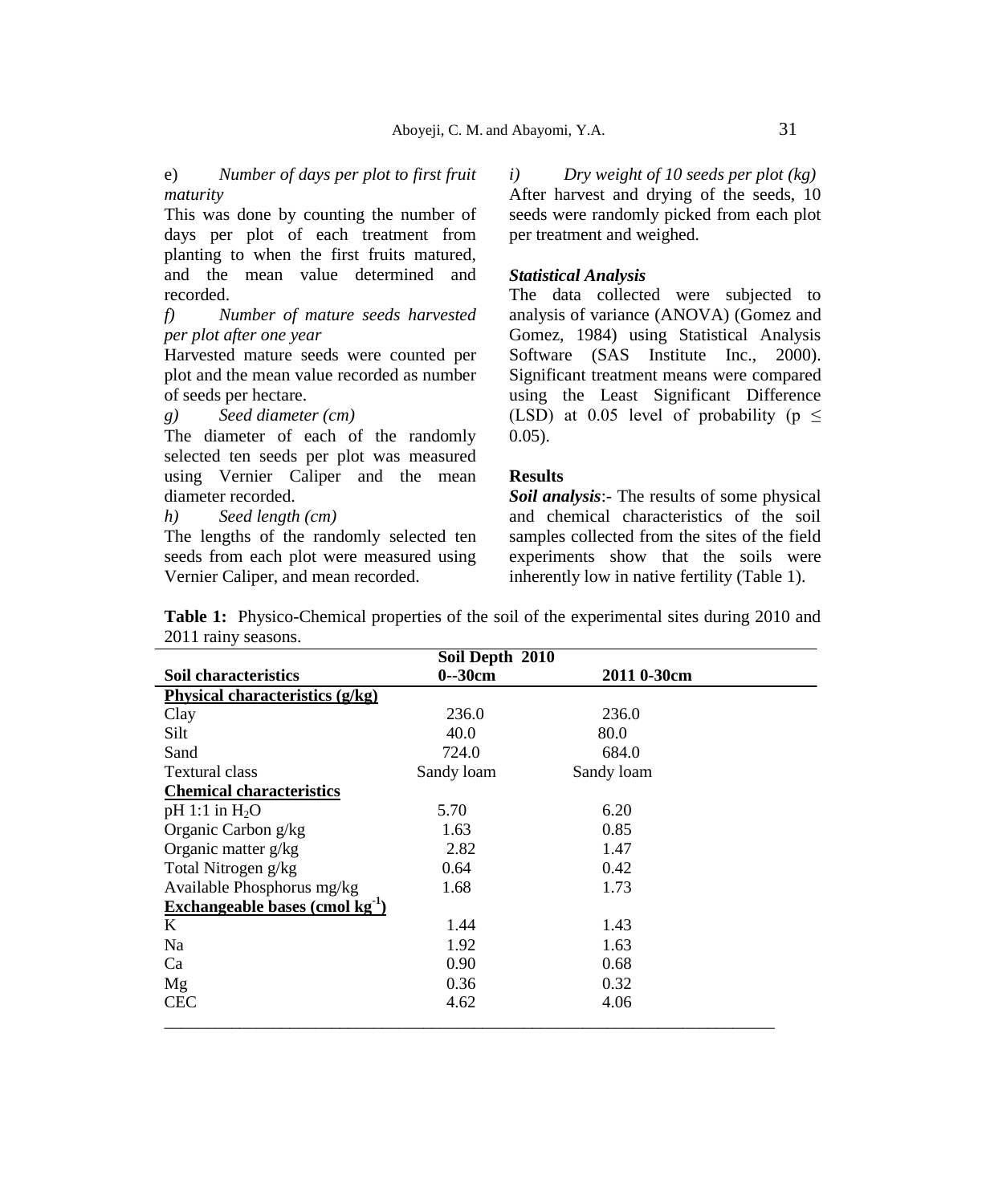*Plant Height***: -** In 2010 and 2011, increase in rates of nitrogen fertilizer from 0 to 30 kg N ha<sup>-1</sup> significantly increased plant height at 24 and 32 weeks after transplanting. Further increase in nitrogen fertilizer to 60 kg N  $ha^{-1}$ increased plant height, but the increase was statistically similar with the application of 30 kg N  $ha^{-1}$  (Tables 2 and 3). Varying rates

of phosphorus fertilizer had no significant effect on plant height in 2010 and at 32 WAT in 2011, while application of 30 kg  $P_2O_5$  ha<sup>-1</sup> was significant on plant height, compared with the control (0 P) at 24 WAT in 2011. The interaction between nitrogen and phosphorus was not significant.

**Table 2**: Effects of rates of nitrogen and phosphorus fertilizers on the plant height (cm) of *Thevetia peruviana* at 24WAT in 2010 and 2011

|                     |                        | 2010                    |       |        | 2011                              |        |
|---------------------|------------------------|-------------------------|-------|--------|-----------------------------------|--------|
|                     |                        | N-rate $(Kg N ha^{-1})$ |       |        | N-rate (kg $N$ ha <sup>-1</sup> ) |        |
|                     |                        | 30                      | 60    |        | 30                                | 60     |
|                     | $P - Rate (P2O5 ha-1)$ |                         |       |        |                                   |        |
| $\mathbf{0}$        | 71.31                  | 74.52                   | 74.58 | 109.08 | 111.30                            | 111.81 |
| 30                  | 72.75                  | 74.80                   | 74.87 | 111.29 | 113.51                            | 114.02 |
| 60                  | 72.44                  | 73.36                   | 73.43 | 110.31 | 112.54                            | 113.05 |
| LSD <sub>0.05</sub> | 2.20                   |                         |       | 2.40   |                                   |        |
|                     |                        |                         |       |        |                                   |        |

**Table 3**: Effects of rates of nitrogen and phosphorus fertilizers on the plant height (cm) of *Thevetia peruviana* at 32WAT in 2010 and 2011

|                     |                        | 2010                    |       |        | 2011                    |        |  |
|---------------------|------------------------|-------------------------|-------|--------|-------------------------|--------|--|
|                     |                        | N-rate $(Kg N ha^{-1})$ |       |        | N-Rate $(kg N ha^{-1})$ |        |  |
|                     |                        | 30                      | 60    |        | 30                      | 60     |  |
|                     | $P - Rate (P2O5 ha-1)$ |                         |       |        |                         |        |  |
| $\bf{0}$            | 93.20                  | 95.28                   | 95.46 | 143.28 | 147.28                  | 147.33 |  |
| 30                  | 94.78                  | 98.86                   | 97.04 | 145.20 | 149.23                  | 149.26 |  |
| 60                  | 93.28                  | 95.36                   | 95.54 | 143.43 | 147.46                  | 147.51 |  |
| LSD <sub>0.05</sub> | 3.92                   |                         |       | 4.00   |                         |        |  |

**Primary branches:** - Application of 30 kg N ha<sup>-1</sup> significantly increased the number of primary branches at 24 and 32 weeks after transplanting in 2010 and 2011. Further increase in nitrogen fertilizer to 60 kg N  $ha^{-1}$ reduced the number of primary branches, but it was statistically similar with the application of 30 kg N  $ha^{-1}$  (Tables 4 and 5). At both 24 and 32 WAT in 2010, application of 30 kg  $P_2O_5$  ha<sup>-1</sup> significantly increased the number of primary branches over the no phosphorus

treatment, and the application of 30 kg  $P_2O_5$ ha<sup>-1</sup> was statistically similar with the application of 60 kg  $\overline{P_2O_5}$  ha<sup>-1</sup>. However, at both sampling periods in 2011, number of primary branches did not vary significantly with varying rates of phosphorus fertilizer. Application of zero phosphorus gave the least number of primary branches in both years. There was no significant interaction between nitrogen and phosphorus fertilizers on number of primary branches.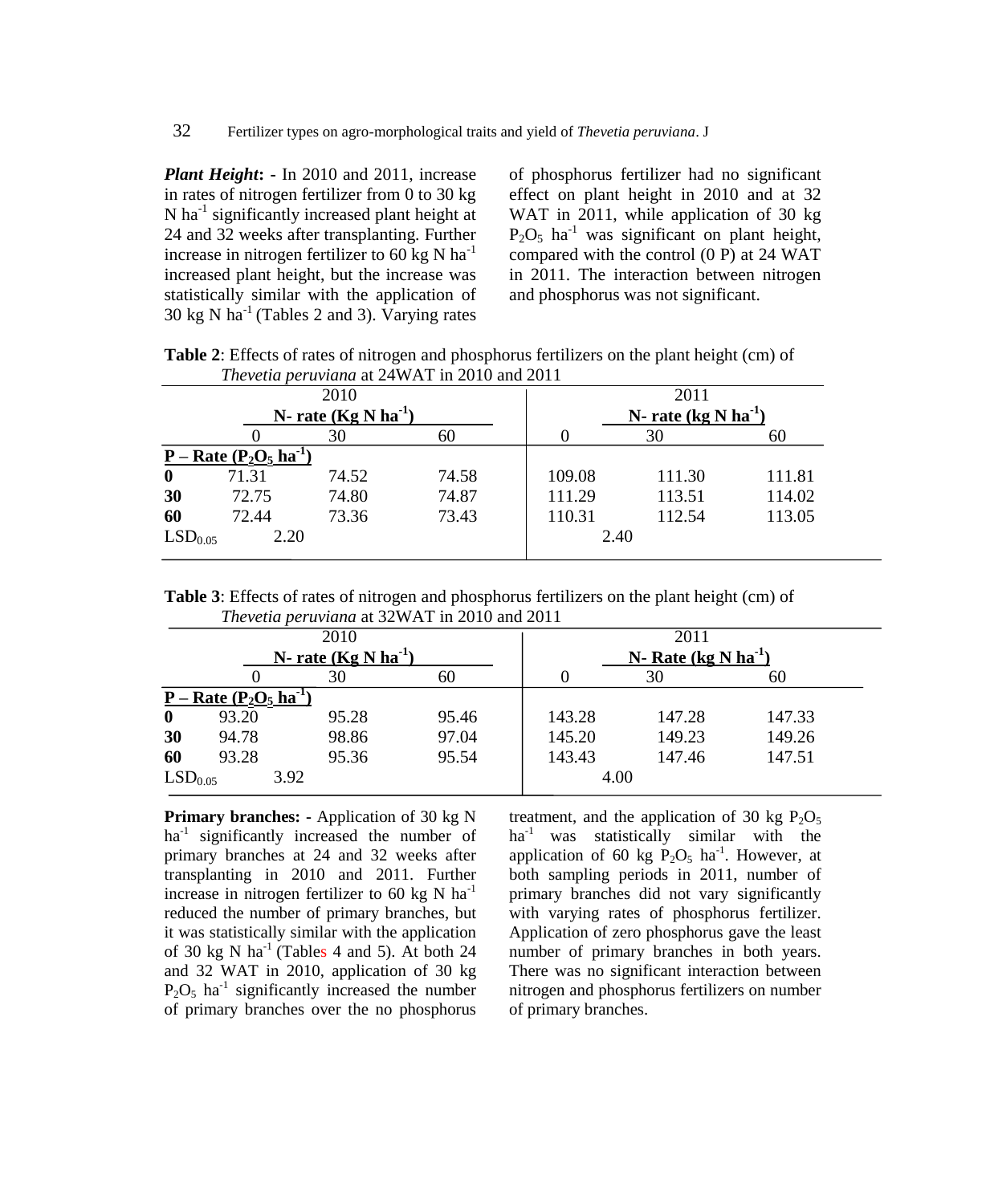|                     |                        | 2010                    |       |       | 2011                     |       |
|---------------------|------------------------|-------------------------|-------|-------|--------------------------|-------|
|                     |                        | N-rate $(Kg N ha^{-1})$ |       |       | N- Rate $(kg N ha^{-1})$ |       |
|                     |                        | 30                      | 60    |       | 30                       | 60    |
|                     | $P - Rate (P2O5 ha-1)$ |                         |       |       |                          |       |
| $\mathbf 0$         | 22.00                  | 24.96                   | 24.06 | 25.25 | 27.26                    | 26.67 |
| 30                  | 24.56                  | 26.89                   | 25.99 | 26.00 | 27.94                    | 27.13 |
| 60                  | 23.64                  | 25.55                   | 24.95 | 25.73 | 27.74                    | 26.86 |
| LSD <sub>0.05</sub> | 1.83                   |                         |       | 1.93  |                          |       |

**Table 4:** Effects of rates of nitrogen and phosphorus fertilizers on mean number of primary branches of *Thevetia peruviana* at 24WAT in 2010 and 2011

**Table 5:** Effects of rates of nitrogen and phosphorus fertilizers on mean number of primary branches of *Thevetia peruviana* at 32WAT in 2010 and 2011

|                     |                        | 2010<br>N-rate $(Kg N ha^{-1})$ |       |       | 2011<br>N- Rate $(kg N ha^{-1})$ |       |
|---------------------|------------------------|---------------------------------|-------|-------|----------------------------------|-------|
|                     |                        | 30                              | 60    |       | 30                               |       |
|                     | $P - Rate (P2O5 ha-1)$ |                                 |       |       |                                  |       |
| $\bf{0}$            | 31.49                  | 33.92                           | 32.64 | 40.07 | 43.26                            | 43.20 |
| 30                  | 32.21                  | 35.23                           | 34.55 | 42.09 | 45.38                            | 45.32 |
| 60                  | 32.34                  | 34.80                           | 33.49 | 42.16 | 44.76                            | 44.30 |
| LSD <sub>0.05</sub> | 2.41                   |                                 |       | 2.45  |                                  |       |

*Days to first flower appearance***:-** In both years, application of  $60 \text{ kg}$  N ha<sup>-1</sup> significantly delayed the number of days to first flower appearance compared with those treated with  $30 \text{ kg}$  N ha<sup>-1</sup> and the control, but there was no significant difference

between the control and application of 30 kg N ha<sup>-1</sup> (Table 6). The number of days to first flower appearance decreased with increasing rates of phosphorus fertilizer in 2010 and 2011. Interaction effect was not significant.

**Table 6:** Effects of rates of nitrogen and phosphorus fertilizers on mean number of days to first flower appearance of *Thevetia peruviana* in 2010 and 2011

|                     | 2010                                                         |                         |     | 2011 |                         |     |
|---------------------|--------------------------------------------------------------|-------------------------|-----|------|-------------------------|-----|
|                     |                                                              | N-rate $(Kg N ha^{-1})$ |     |      | N-Rate $(kg N ha^{-1})$ |     |
|                     |                                                              | 30                      | 60  |      | 30                      | 60  |
|                     | <u>P – Rate (P<sub>2</sub>O<sub>5</sub> ha<sup>-1</sup>)</u> |                         |     |      |                         |     |
| $\boldsymbol{0}$    | 240                                                          | 240                     | 245 | 285  | 285                     | 289 |
| 30                  | 239                                                          | 238                     | 243 | 283  | 284                     | 288 |
| 60                  | 238                                                          | 237                     | 242 | 282  | 283                     | 287 |
| LSD <sub>0.05</sub> | 4.05                                                         |                         |     |      | 3.96                    |     |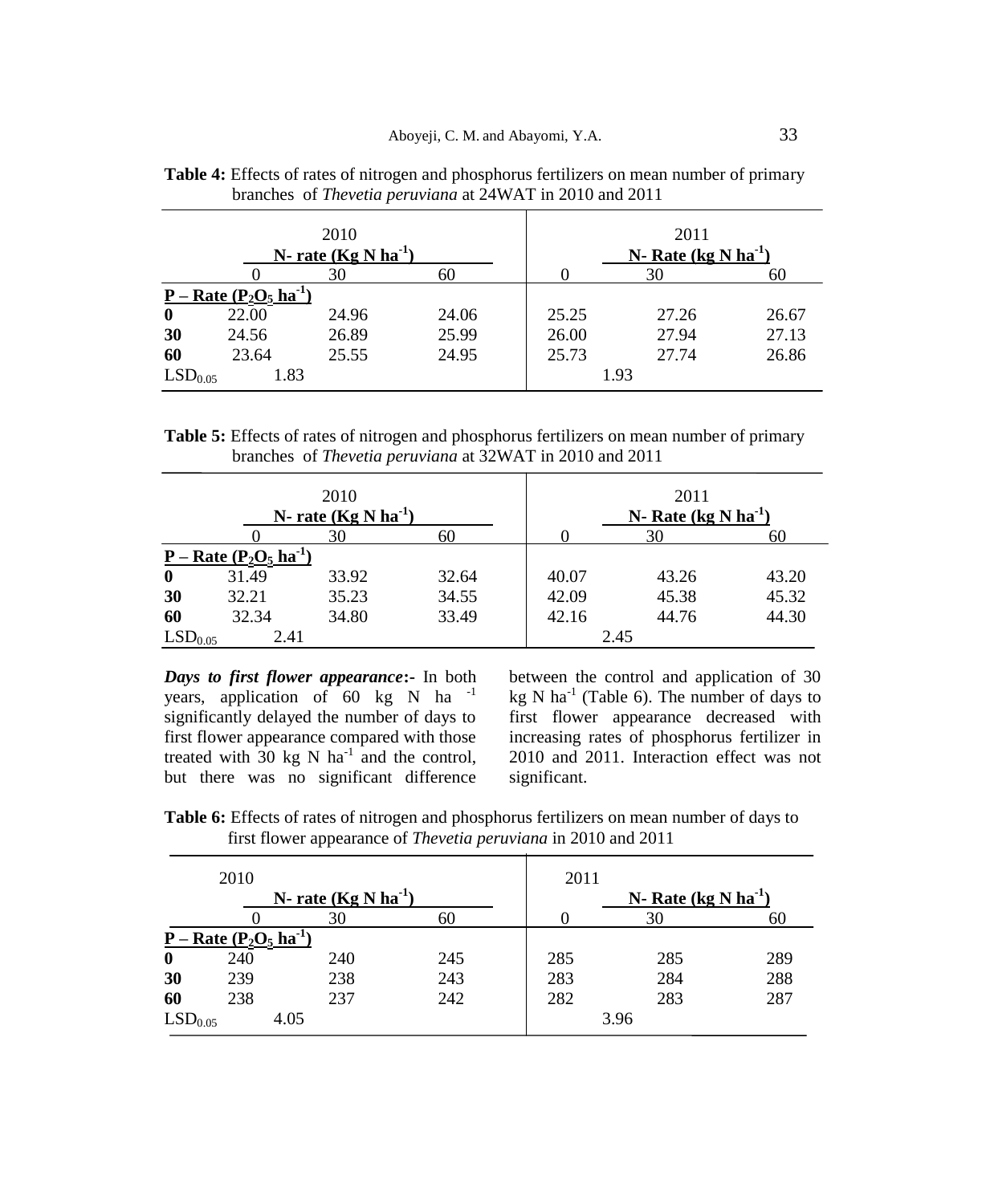*Days to 50 % flower appearance***:-** The effect of rates of nitrogen and phosphorus fertilizer on number of days to 50% flower appearance in 2010 and 2011 is presented on Table 7. There was a non significant increase in the number of days to 50% flower appearance when the application of nitrogen fertilizer was increased from 0 to 60 kg N ha $^{-1}$  in both years. In 2010, the control phosphorus fertilizer gave a significantly higher number of days to 50% flower appearance while the difference in the number of days on application of 30 and 60 kg  $P_2O_5$  ha<sup>-1</sup> was not significant. In 2011, varying rates of phosphorus fertilizer was not significant on number of days to 50% flower appearance. There was no significant interaction between nitrogen and phosphorus fertilizers on number of days to 50% flower appearance.

**Table 7:** Effects of rates of nitrogen and phosphorus fertilizers on mean number of days to 50% flower appearance of *Thevetia peruviana* at 32WAT in 2010 and 2011

|                     |                        | 2010                    |     |     | 2011                               |     |  |  |
|---------------------|------------------------|-------------------------|-----|-----|------------------------------------|-----|--|--|
|                     |                        | N-rate $(Kg N ha^{-1})$ |     |     | N- Rate (kg $N$ ha <sup>-1</sup> ) |     |  |  |
|                     |                        | 30                      | 60  |     | 30                                 | 60  |  |  |
|                     | $P - Rate (P2O5 ha-1)$ |                         |     |     |                                    |     |  |  |
| $\boldsymbol{0}$    | 281                    | 281                     | 283 | 293 | 293                                | 294 |  |  |
| 30                  | 271                    | 271                     | 273 | 292 | 292                                | 293 |  |  |
| 60                  | 269                    | 269                     | 271 | 292 | 292                                | 292 |  |  |
| LSD <sub>0.05</sub> | 9.54                   |                         |     |     | N.S                                |     |  |  |

 $N.S = Not significant$ 

*Number of days per plot to first fruit maturity***:-** The response of the shrub in terms of number of days to first fruit maturity to rates of nitrogen and phosphorus fertilizers in 2010 and 2011 is presented on Table 8. In both years, plants not treated with nitrogen fertilizer matured earlier than those treated with 30 and 60 kg N ha<sup>-1</sup> but the difference was only significant in 2010. Application of varying rates of phosphorus fertilizer from 0 to 60 kg  $P_2O_5$  ha<sup>-1</sup> resulted in a non significant reduction in the number of days to first fruit maturity in 2010. In 2011, application of 60 kg  $P_2O_5$  ha<sup>-1</sup> significantly reduced number of days to first fruit maturity although statistically similar with the application of 30 kg  $P_2O_5$  ha<sup>-1</sup>. There were no significant interaction effects between nitrogen and phosphorus on number of days per plot to first fruit maturity.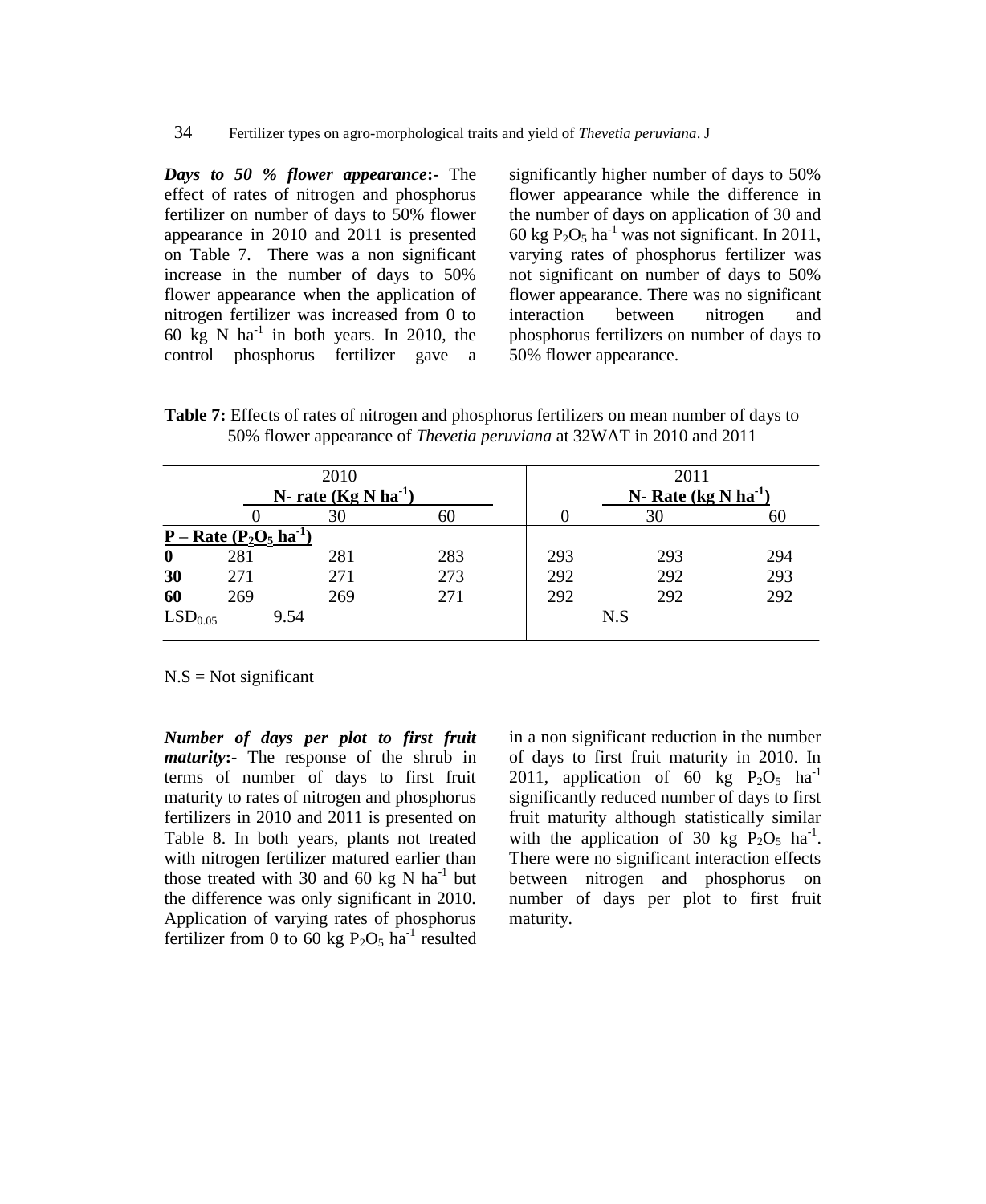|                     |                                                              | 2010                    |     |     | 2011                     |     |
|---------------------|--------------------------------------------------------------|-------------------------|-----|-----|--------------------------|-----|
|                     |                                                              | N-rate $(Kg N ha^{-1})$ |     |     | N-Rate (kg N $ha^{-1}$ ) |     |
|                     |                                                              | 30                      | 60  |     | 30                       | 60  |
|                     | <u>P – Rate (P<sub>2</sub>O<sub>5</sub> ha<sup>-1</sup>)</u> |                         |     |     |                          |     |
| $\bf{0}$            | 316                                                          | 322                     | 322 | 371 | 373                      | 375 |
| 30                  | 315                                                          | 321                     | 321 | 372 | 373                      | 374 |
| 60                  | 312                                                          | 318                     | 318 | 369 | 370                      | 372 |
| LSD <sub>0.05</sub> | 5.25                                                         |                         |     |     | 2.90                     |     |

**Table 8**: Effects of rates of nitrogen and phosphorus fertilizers on mean number of days to first fruit maturity of *Thevetia peruviana* in 2010 and 2011

*Seed length***:-** The seed lengths of *Thevetia peruviana* as influenced by application of rates of nitrogen and phosphorus fertilizer in 2010 and 2011 are shown on Table 9. In 2010, there was a significant increase in seed length when rate of nitrogen fertilizer was increased from 0 to 30 kg N  $\text{ha}^{-1}$ . Further increase in nitrogen fertilizer to 60  $kg$  N ha<sup>-1</sup> reduced the seed length, although statistically similar with 30  $kg$  N ha<sup>-1</sup>. In 2011, increase in seed length with varying rates of nitrogen fertilizer was not significant. Varying rates of phosphorus fertilizer from 0 to 30 kg  $P_2O_5$  ha<sup>-1</sup> increased seed length but the increase was only significant in 2010. Further increase to 60 kg  $P_2O_5$  ha<sup>-1</sup> decreased seed length which was also statistically similar with the

application of 30 kg  $P_2O_5$  ha<sup>-1</sup>. In 2011, varying rates of phosphorus fertilizer did not significantly affect the seed length.

*Seed diameter***: -** Table 10 shows the responses of *Thevetia peruviana* in terms of seed diameter to nitrogen and phosphorus fertilizers in 2010 and 2011. Varying rates of nitrogen fertilizer from 0 to 60 kg N ha $^{-1}$ in both years did not significantly affect the seed diameter. However, application of phosphorus fertilizer at a rate of 30 kg  $P_2O_5$ ha<sup>-1</sup> increased the seed diameter in 2010 and 2011, with significant differences only in 2011. There were however no significant differences when the application rate was increased to 60 kg  $P_2O_5ha^{-1}$ . No significant interaction effects on were observed on seed diameter.

|                     |                                                              | 2010<br>N-rate $(Kg N ha^{-1})$ |      |      | 2011<br>N- Rate $(kg N ha^{-1})$ |      |
|---------------------|--------------------------------------------------------------|---------------------------------|------|------|----------------------------------|------|
|                     |                                                              | 30                              | 60   |      | 30                               | 60   |
|                     | <u>P – Rate (P<sub>2</sub>O<sub>5</sub> ha<sup>-1</sup>)</u> |                                 |      |      |                                  |      |
| $\bf{0}$            | 3.05                                                         | 3.29                            | 3.25 | 2.79 | 2.79                             | 2.84 |
| 30                  | 3.22                                                         | 3.37                            | 3.33 | 2.83 | 2.83                             | 2.88 |
| 60                  | 3.19                                                         | 3.34                            | 3.30 | 2.83 | 2.83                             | 2.88 |
| LSD <sub>0.05</sub> | 0.13                                                         |                                 |      |      | N.S                              |      |

**Table 9**: Effects of rates of nitrogen and phosphorus fertilizers on the mean seed length of *Thevetia peruviana* in 2010 and 2011

 $N.S = Not Significant$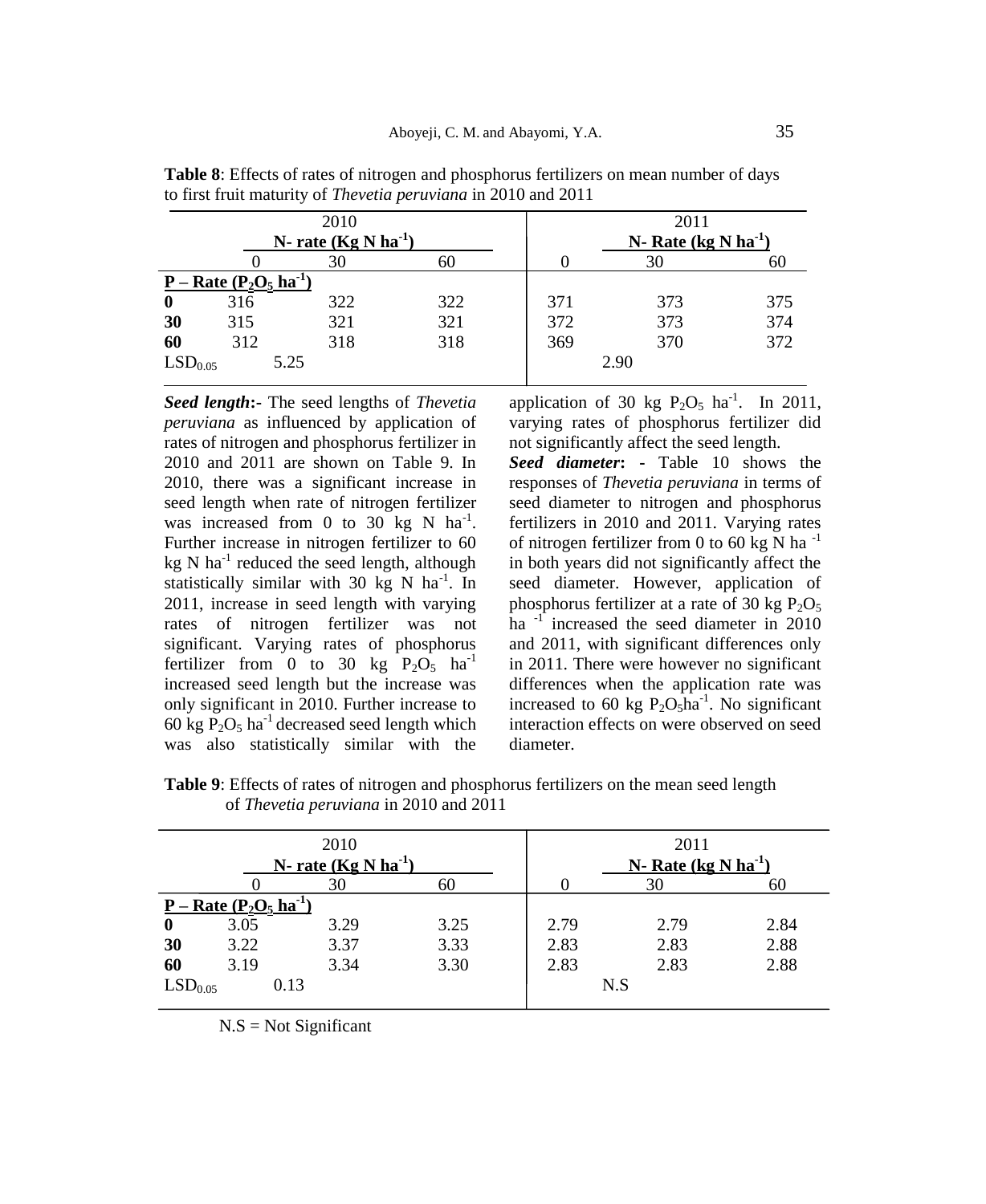|                     |                        | 2010<br>N-rate $(Kg N ha^{-1})$ |      |      | 2011<br>N-Rate $(kg N ha^{-1})$ |      |
|---------------------|------------------------|---------------------------------|------|------|---------------------------------|------|
|                     |                        | 30                              | 60   |      | 30                              | 60   |
|                     | $P - Rate (P2O5 ha-1)$ |                                 |      |      |                                 |      |
| $\bf{0}$            | 1.61                   | 1.62                            | 1.63 | 1.45 | 1.47                            | 1.48 |
| 30                  | 1.62                   | 1.63                            | 1.63 | 1.51 | 1.53                            | 1.53 |
| 60                  | 1.62                   | 1.63                            | 1.63 | 1.46 | 1.48                            | 1.49 |
| LSD <sub>0.05</sub> | N.S                    |                                 |      |      | 0.05                            |      |

**Table 10**: Effects of rates of Nitrogen and Phosphorus fertilizers on the mean seed diameter (cm) of *Thevetia peruviana* in 2010 and 2011

*Dry weight of 10 seeds:* The effects of nitrogen and phosphorus fertilizers on dry weight of 10 seeds in 2010 and 2011 are shown on Table 11. In 2010, application of 30 kg N  $ha^{-1}$  significantly increased weight of 10 seeds. Further increase to 60 kg N ha<sup>-1</sup> reduced the weight of 10 seeds although statistically similar with the application of 30 kg N ha-1 . However, application of varying rates of nitrogen fertilizer had no significant effect on weight of 10 seeds in 2011. Increasing rates of phosphorus fertilizer from 0 to 30 kg  $P_2O_5$  ha<sup>-1</sup> increased weight of 10 seeds in 2010 and 2011, with the increase being significant only in 2010. The interaction effects between N x P on weight of 10 seeds was significant. Significant N x P effects on Table 12 show that while the effect of P application were not significant at 0 and 30  $kg$  N ha<sup>-1</sup> on the dry weight of 10 seeds, the application of 30 kg  $P_2O_5$  ha<sup>-1</sup> significantly increased the parameter as compared with the control and 60 kg N ha<sup>-1</sup>.

Table 11: Effects of rates of nitrogen and phosphorus fertilizers on mean dry weight of 10 seeds (g) of *Thevetia peruviana* in 2010 and 2011

|                     |                        | 2010                    |       |       | 2011                            |       |
|---------------------|------------------------|-------------------------|-------|-------|---------------------------------|-------|
|                     |                        | N-rate $(Kg N ha^{-1})$ |       |       | N-Rate (kg N ha <sup>-1</sup> ) |       |
|                     |                        | 30                      | 60    |       | 30                              | 60    |
|                     | $P - Rate (P2O5 ha-1)$ |                         |       |       |                                 |       |
| $\bf{0}$            | 10.56                  | 11.42                   | 11.28 | 9.42  | 9.50                            | 9.54  |
| 30                  | 11.40                  | 12.26                   | 12.12 | 10.03 | 10.11                           | 10.15 |
| 60                  | 11.40                  | 12.25                   | 12.11 | 9.93  | 10.03                           | 10.00 |
| LSD <sub>0.05</sub> | 1.05                   |                         |       | N.S   |                                 |       |
|                     | <b>Interaction</b>     |                         |       |       |                                 |       |
| $N \times P$        |                        | $\ast$                  |       |       |                                 |       |

 $\bullet$  = Significant at 0.05 level of probability

 $N.S = Not Significant$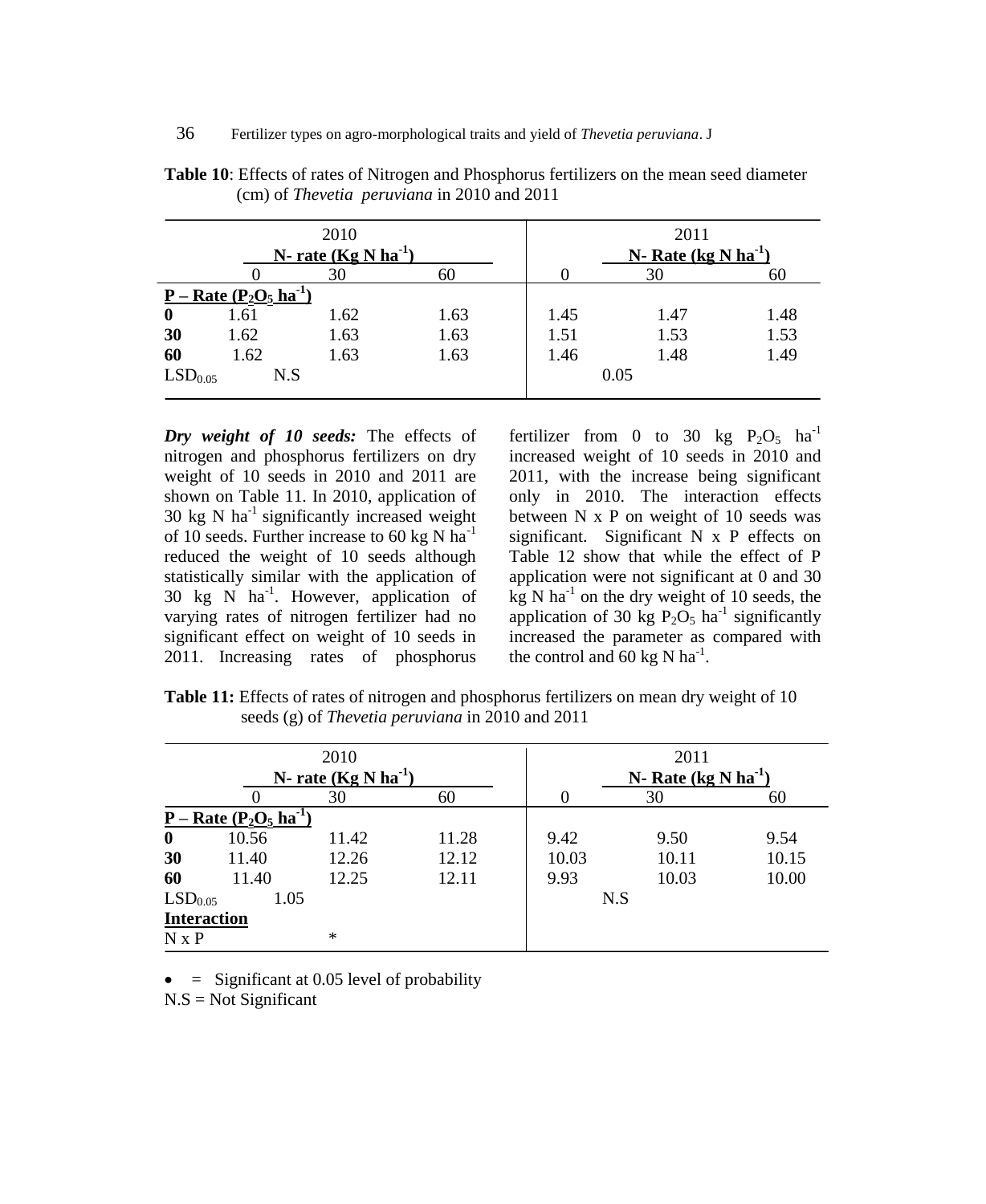| Treatment                    | <u>Phosphorus rate Kg P<sub>2</sub>O<sub>5</sub> ha<sup>-1</sup></u> |       |       |  |  |
|------------------------------|----------------------------------------------------------------------|-------|-------|--|--|
|                              |                                                                      | 30    | 60    |  |  |
| Nitrogen rate $Kg N ha^{-1}$ |                                                                      |       |       |  |  |
|                              |                                                                      |       |       |  |  |
|                              | 11.27                                                                | 11.80 | 12.10 |  |  |
| 30                           | 11.78                                                                | 12.30 | 12.77 |  |  |
| 60                           | 10.55                                                                | 13.62 | 11.83 |  |  |
| LSD(0.05)                    |                                                                      | 2.16  |       |  |  |

**Table 12:** Interactive effects of Nitrogen and Phosphorus on weight of 10 seeds (g) of *Thevetia peruviana* in 2010

*Number of Harvested Seeds*:- Table 13 shows the effect of rates of application of nitrogen and phosphorus fertilizer on the number of harvested seeds in 2010 and 2011. Application of varying rates of nitrogen fertilizer resulted in a non significant increase in the number of harvested seeds in 2010 while in 2011, the effect of application of 0 kg N ha<sup>-1</sup> and 30 kg N ha<sup>-1</sup> was statistically similar. However, further increase in the application of nitrogen fertilizer to 60 kg N  $ha^{-1}$ 

significantly increased the number of harvested seeds. In both years, increasing application of phosphorus fertilizer from the 0 to 60 kg  $P_2O_5$  ha<sup>-1</sup> increased the number of harvested seeds. Application of 60 kg  $P_2O_5$ ha<sup>-1</sup> gave a significantly higher number of harvested seeds, although statistically similar with the application of 30 kg  $P_2O_5$ ha<sup>-1</sup> while 0 kg  $P_2O_5$  ha<sup>-1</sup> gave significantly lowest number of harvested seeds. Interaction was not significant.

**Table 13:** Effects of rates of nitrogen and phosphorus fertilizers on the mean number of harvested seeds of *Thevetia peruviana* in 2010 and 2011

| 2010<br>N-rate $(Kg N ha^{-1})$ |                        |       |       | 2011<br>N-Rate $(kg N ha^{-1})$ |       |        |
|---------------------------------|------------------------|-------|-------|---------------------------------|-------|--------|
|                                 |                        | 30    | 60    |                                 | 30    | 60     |
|                                 | $P - Rate (P2O5 ha-1)$ |       |       |                                 |       |        |
| $\bf{0}$                        | 3,399                  | 4,327 | 4,602 | 5,617                           | 6,118 | 9,885  |
| 30                              | 5,222                  | 5,750 | 6,026 | 6,986                           | 7,188 | 10,952 |
| 60                              | 5,681                  | 6,609 | 7,084 | 8,764                           | 9,965 | 12,729 |
| LSD <sub>0.05</sub>             |                        | 2,190 |       |                                 | 3,009 |        |

# **Discussion**

The results of this study showed that application of nitrogen fertilizer significantly increased the vegetative growth of the plant (height and number of

primary branches). The reason for this could be that the native nitrogen in the soil was low and insufficient for the growth of *T. peruviana* (Table 1) or could be that nitrogen fertilizer is most required during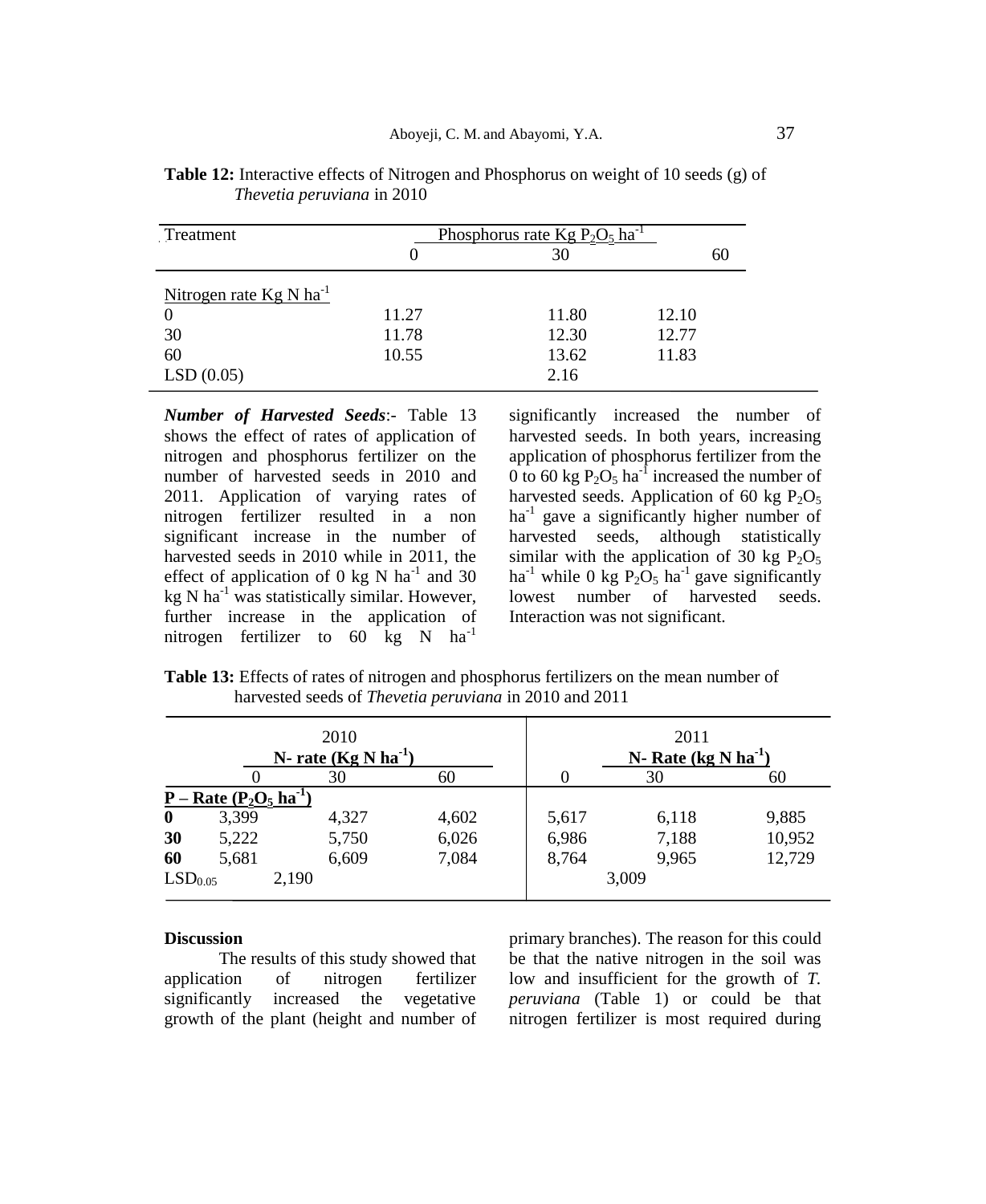the plant vegetative growth. This agrees with the findings of Menzel *et al.* (1994) that reported that young trees of lychee (*Bengal lychee*) need small split applications of N to promote flush growth and develop strong canopies. Yin *[et al](http://scialert.net/fulltext/?doi=ajps.2011.52.59&org=11#629547_ja)*. [\(2010\)](http://scialert.net/fulltext/?doi=ajps.2011.52.59&org=11#629547_ja) also observed that different levels of nitrogen fertilizer significantly affected growth, development, kernel set and yield of physic nut. Application of 60 kg N  $ha^{-1}$ delayed the number of days to first flower appearance, number of days to 50% flower appearance and number of days per plot to first fruit maturity. The effect of varying rates of nitrogen fertilizer was not significant on fruit length, and fruit diameter. Raese *et al.* (2007) had earlier reported that neither fruit size nor trunk girth of apple tree (*Malus domestica*) was appreciably affected by different rates of N fertilizer. The numbers of harvested seeds of *T. peruviana* were also found to increase significantly with increased rates of nitrogen fertilizer up to 60 kg N  $\text{ha}^{-1}$ . This can be attributed to some of the functions of nitrogen fertilizer in enhancing greater plant height and more number of branches produced with the application of 60 kg N ha<sup>-1</sup>. This result agrees with the findings of Yong *et al*[. \(2010\)](http://scialert.net/fulltext/?doi=ajps.2011.52.59&org=11#622861_ja) who observed that high N nutrition improved the overall plant oil yield of Jatropha by increasing the total number of fruits/seeds produced per plant. Several earlier investigators (Calvert, 1970; Jones *et al.,* 1970; Shawky *et al.,* 1973; Koo *et al.,* 1974) had reported that an increase in N rate is associated with an increase in yield of different species of fruit trees.

The results indicated that application of phosphorus fertilizer up to 30  $kg P_2O_5$  ha<sup>-1</sup> increased plant height, number of primary branches and stem girth. This finding agrees with that of Das *et al*. (1991) who reported an increase in black cumin (*Nigella sativa*) height, number of branches and fresh and dry weights of shoots and roots with increasing phosphorus concentration from 20 to 40 kg  $ha^{-1}$ . Munshi *et al*. (1990) also reported an increase in plant height and number of branches of caraway plant (*Carum carvi*) grown from root tubers when phosphorus was applied at the rate of 40 kg/ ha. The significant reduction in the number of days to first flower appearance, number of days to 50% flower appearance and first fruit maturity with increasing rates of phosphorus fertilizer showed that well P-fertilized *T. peruviana* mature earlier than the unfertilized one. Gayle *et al*. (2001) reported that phosphorous fertilizer is an essential nutrient for root formation, flowering, fruiting and ripening. Neilsen *et al*. (1990) and Taylor and Goubran, (1975) also found out that responses to P application have included increased vigor and accelerated flowering of newly planted trees. Seed size, dry weight of 10 seeds and number of harvested seeds were found to increase with the application of phosphorus fertilizer. This may be due to some of the functions of phosphorus fertilizer in stimulating seed production and its translocation into the fruiting of the plants. Aboyeji and Olofintoye, (2011) observed that 30 kg  $P_2O_5$  ha<sup>-1</sup> rate of phosphorus fertilizer was appropriate in enhancing the fruit yield of *Thevetia peruviana*. Scheffel (1999) observed that as plant matures, phosphorus is translocated into the fruiting of the plant where high-energy requirements are needed for the formation of seeds and fruits.

The reason for the non significant increase in the dry weight of 10 seeds, number and weight of harvested seed on the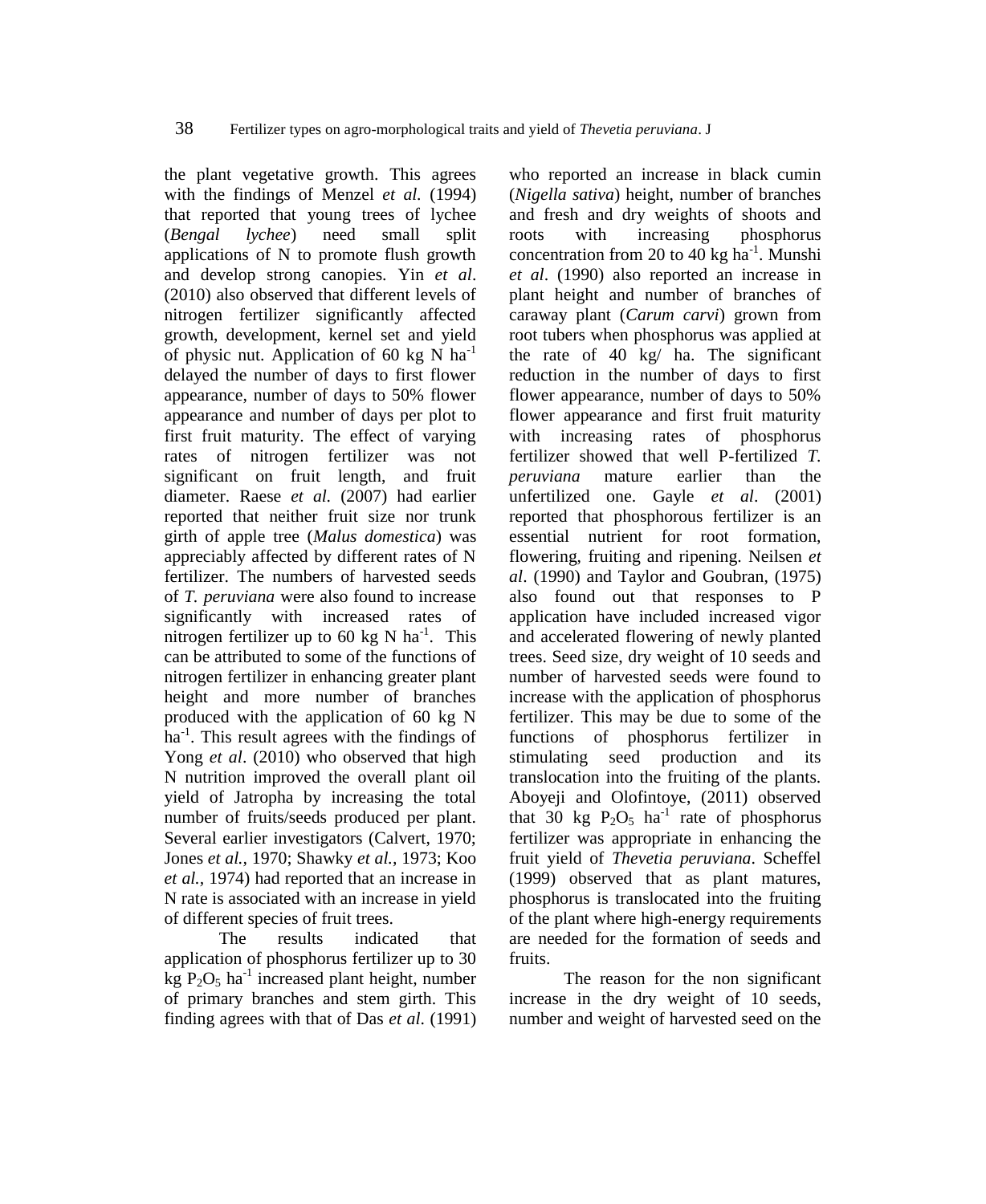application of 60 kg  $P_2O_5$  ha<sup>-1</sup> could be that phosphorus requirement for *T. peruviana* had been reached at 30 kg  $P_2O_5$  ha<sup>-1</sup> for seed production. Akintayo (2004) explained a similar observation by postulating that increasing phosphorus supply above what is required by the plant does not increase the growth and yield further but lead to a continuing increase in phosphorus content of the leaves due to luxury consumption.

## **Conclusion**

Based on the result of this study it is therefore recommended that application of 60 kg N ha<sup>-1</sup> and 30 kg  $\overrightarrow{P_2O_5}$  ha<sup>-1</sup> will enhance the agro-morphological traits, fruits development and the overall seed yield of *Thevetia peruviana* J. in the study area.

#### **References**

- Aboyeji, C. M. and Olofintoye, J. A. (2011). Growth and yield response of *Thevetia peruviana* J. to applied nitrogen and phosphorus fertilizers in the southern guinea savannah of Nigeria. *Journal of Agronomy* 10 (4): 123-127
- Akintayo, E. T. (2004). Characteristics and composition of *Parkia biglobossa* and *Jatropha curcas* oils and cakes, *Biosci. Technol*., 92: 307 – 310.
- Anonymous (2007). Nigerian Bio-fuel Policy and Incentives. *Federal Republic of Nigeria Official Gazette,* Lagos, Nigeria. Vol. 94 (72): 180-193.
- Azam, M. M., Waris, A., and Nahar, N. M. (2005). Prospects and potential of fatty acid methyl esters of some non-traditional seed oils for

use as biodiesel in India. *Biomass and Bioenergy*, 29, 293-302.

- Balusamy, T. and Manrappan, R. (2007). Performance evaluation of direct injection diesel engine with blends of *Thevetia peruviana* seed oil and diesel. *J. Sci. Industrial Res*., 66, 1035-1040.
- Black, C. A. (1965). Methods of Soil Analysis. *Agronomy Monograph*, Part II. America Society of Agronomy, Madison, Wisconsin.
- Bose, T. K, Basu, R. K, Biswas, B**.** (1999). Cardiovascular effects of yellow oleander. *Indiana Med. Asso*. 97 (10):407-410.
- Bouyoucos, G. J. (1951). Recalibration of the Hydrometer method for making Mechanical analysis of soil. *Agronomy Journal*. 42: 434-438.
- Bray, R. H. and Kantz, L. T. (1945). Determination of Total, Organic and Available forms of P in soils. Soil Science. 59:39-45.
- Calvert, D. V. (1970). Response of temple orange to varying rates of nitrogen potassium and magnesium. *Proceedings of Florida state Horticultural Society* 83, 10-15
- Das, A. K., Sadhu, M. K. and Som, M. G. (1991). Effect of N and P levels on growth and yield of black cumin (*Nigella sativa*  L.) *Horticultural. Journal,* 4: 41–7
- Gayle, S., David, G., and Weiss, R. (2001). Nutrient in Plants. New York: Brooks Printing Company. 3:302-307
- Gomez, K. A. and A. A. Gomez, (1984). Statistical Procedure for Agricultural Research. 2nd Edn., John Wiley and Sons, New York,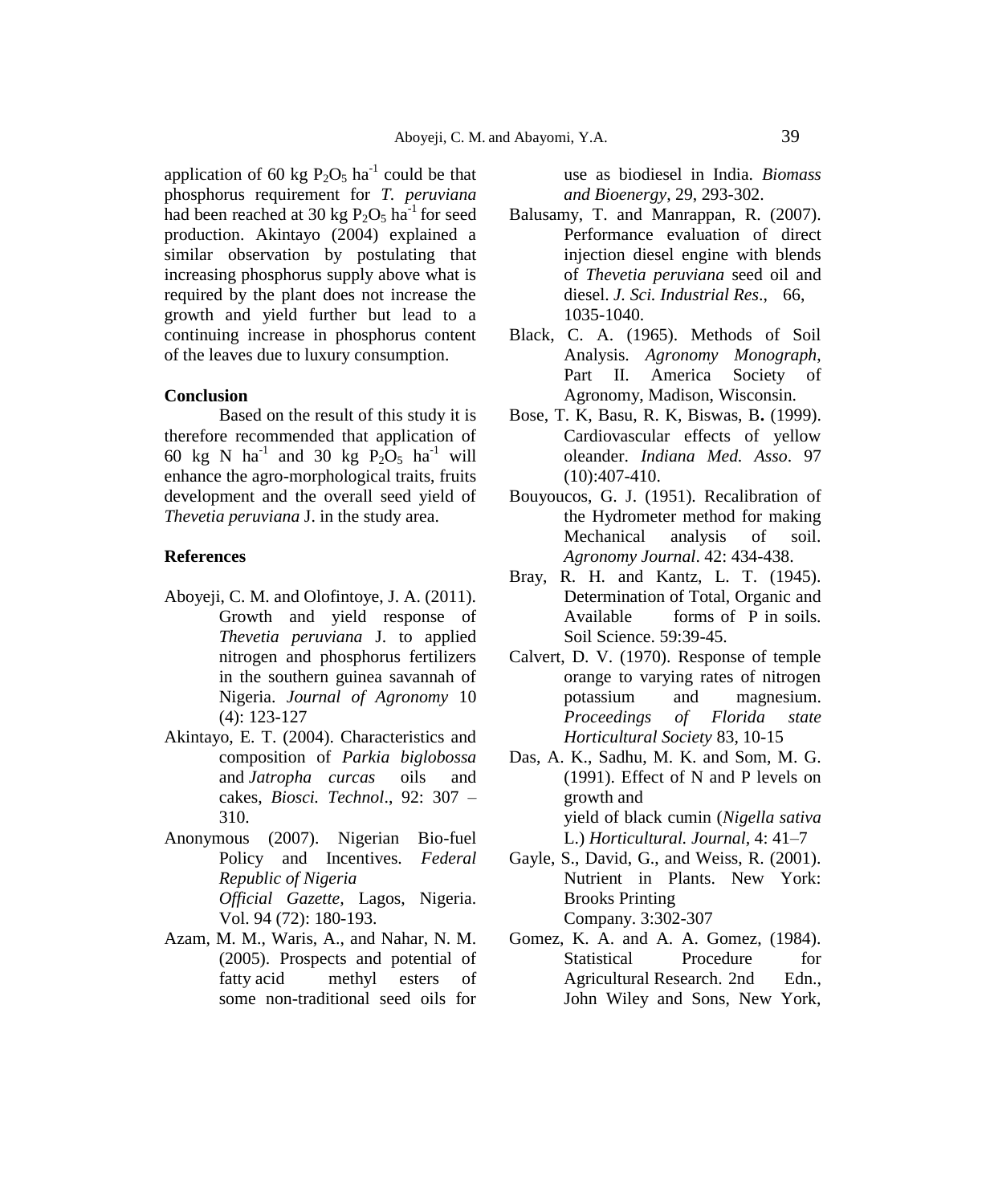USA., ISBN-10: 0471870927, pp:704.

- Ibiyemi, S. A, Fadipe, V. O., Akinremi, O.O. and Bako, S. S. (2002). Variation in oil composition of *Thevetia peruviana* juss fruits seeds. *J Appl. Sci. Environ. Management* 6, (2), 61-65
- Ibiyemi, S. A., Bako, S. S., Ojokuku, G. O. and Fadipe, V. O (1995). Thermal stability of *Thevetia peruviana* juss seed oil. *J. Am. Oil Chem. Soc*. 72 (6) 745-747
- Jones, W. T., Embleton, S., Boswell, B., Goodall, and Barnhart, E. L. (1970). Nitrogen rate effect on lemon production quality and leaf nitrogen. *Journal of the American Society of Horticultural Sciences* 95 (1), 40 - 49.
- Koo, R. W. Young, L., Reese, and Kesterson, J. W. (1974). Effect of nitrogen, potassium and rrigation on yield and quality of lemon. *Journal of the American society for Horticultural Sciences* 99 (4), 289- 291.
- Menzel, C. M., Haydon, G. F., Doogan, V. J. and Simpson, D. R. (1994). Time of nitrogen application and yield of Bengal lychee on a sandy loam soil in sub-tropical Oueensland. *Australian Journal of Experimental Agriculture* 34, 803-11.
- Mohamood, S. M. (2005). Effect of different soil media on seed germination, seedling growth and NPK content in *Caesalpinia pulcherrima* and *Thevetia peruviana*. *University of Aden Journal of Natural and Applied Sciences*. 9(2):319-330.
- Munshi, A. M., Zargra, G.H., Baba, G. H. and Bhat, G.N. (1990). Effect of fertilizer levels on black zeera (*Carum carvi)* grown from root tubers. *Indian Cocoa Arecanut and Spices Journal.*, 13: 134–6
- Neilsen, G. H., Hogue, E. J. and Parchomchuk, P. (1990). Flowering of apple trees in the second year is increased by first-year P fertilization. *HortScience* 25:1247– 1250.
- Nelson, D. W. and Sommers, L. E. (1982). Total Carbon, Organic Carbon and Organic Matter. In A. L Page *et al* (*Eds*). Methods of Soil Analysis Part 2. (2<sup>nd</sup> Edition) *Agronomy Monograph* 9: 549-550
- Oluwaniyi, O. O., Ibiyemi, S. A. and Usman, A. L (2007). Effect of detoxification on the nutrient content of *T periviana* seed cake. *Res*. *J of Apllied Sci* 2(2) 188-191
- Raese, J. T., Drake, S. R. and Curry, E. A. (2007). Nitrogen Fertilizer Influences Fruit Quality, Soil Nutrients and Cover Crops, Leaf Color and Nitrogen Content, Biennial Bearing and Cold Hardiness of 'Golden Delicious'', *Journal of Plant Nutrition*, 30:10, 1585 – 1604. [http://www.informaworld.com/smp](http://www.informaworld.com/smpp/title~content=t713597277) [p/title~content=t713597277](http://www.informaworld.com/smpp/title~content=t713597277)
- SAS, (2000). SAS User's Guide: Statistics. SAS Institute, Cary, NC.
- Shawky, I. L., El Tomi and Khalil, K. (1973). Effects of nitrogen fertilization on yield and fruit quality of (Balady) orange trees in central Arizona. *Proceedings of the first International citrus symposium* 3, 1569-1578.